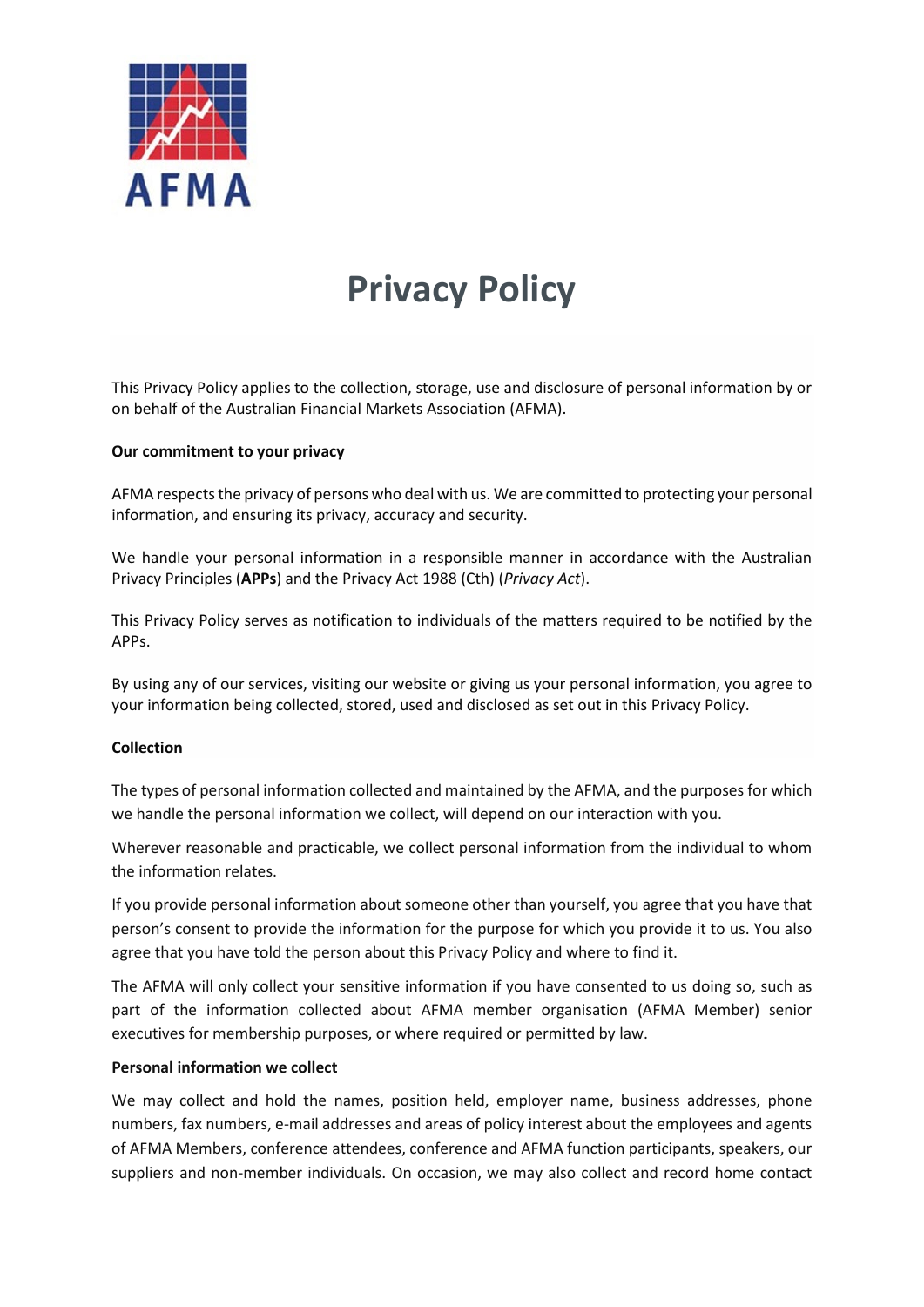details and e-mail addresses where these have been provided as the preferred means of contact. We also collect credit card details and other EFT details to effect payments.

We also collect personal information about individuals that apply for employment at the AFMA, including executive and non-executive positions. The additional information that we may collect about these individuals may include their date of birth, employment history, references, bankruptcy information and criminal record inquiries.

We collect personal information from various sources including paper and online registration forms, business cards, external marketing lists, government official lists and through our website.

We will only collect and hold personal information that is required by us to deliver our services to you and we will do this in accordance with Australian law a fair manner.

# **Use of information**

We collect, hold and use the personal information for the purposes of:

- Conducting AFMA operations in the ordinary course of business. For example, supplying or acquiring services, responding to your enquiries and feedback, and providing information about our events, news, publications and services.
- Performing general administration, reporting and management functions. For example, invoicing and account management, payment processing, risk management, training, quality assurance and managing suppliers.
- Communicating with you in regard to the AFMA's services, meetings, advocacy and other related activities.
- Education and accreditation services including assessments.
- Disseminating information that may be of assistance or interest to you in your business.
- Alerting you to other activities or services that the AFMA may assist you with in relation to our advocacy, services and other related matters, including engagement with and within the financial services industry.
- Marketing our activities or services and third party activities or services that we consider may be relevant or of interest to you.
- Processing your application(s) and payment(s).
- Process and assessing any employment applications made to the AFMA;
- Assisting in the development of products, surveys or services.
- Other purposes related to or in connection with our operations, including meeting our legal and contractual obligations to third parties and for internal corporate governance purposes.

# **Updates and removal of information**

Employees and agents of member organisations are also able to update their own personal details and change their AFMA member login details including usernames and passwords. Those unsure of what their current member login details are should contact [info@afma.com.au.](mailto:info@afma.com.au)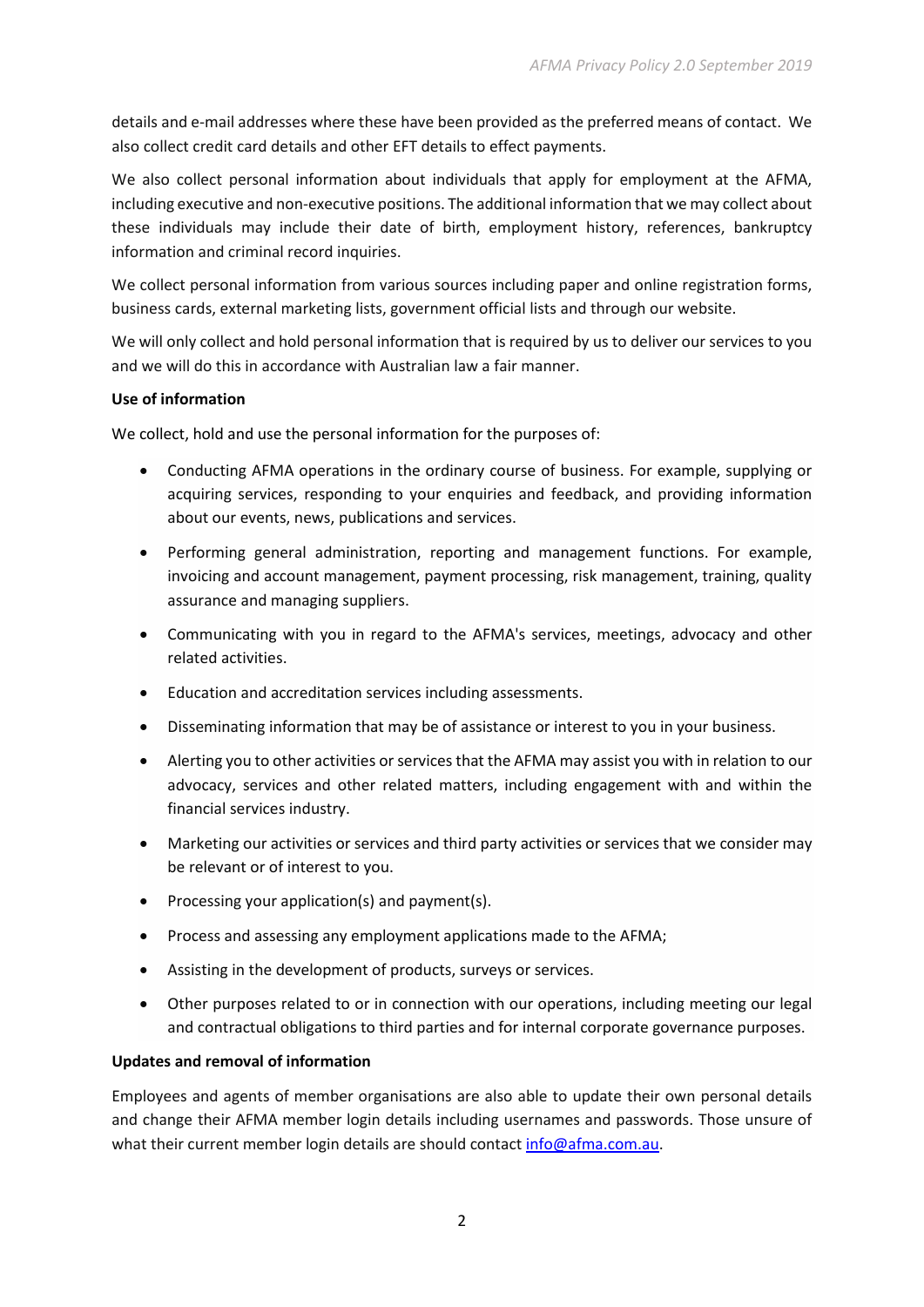You can ask to be removed from the AFMA's mailing list or database at any time by contacting by emailing [info@afma.com.au.](mailto:info@afma.com.au)

# **Contractors and prospective employees**

If you apply for employment with the AFMA, we may collect and hold information about you, including your name, address, contact details, current and past employment information, and educational qualifications. We may also collect the personal information of prospective employees from recruitment agents.

The AFMA may also collect and hold information about its contractors, such as their name, contact details, ABN and bank account details. We will use this information for the purpose it was provided and for our other internal business purposes.

# **Unsolicited information**

If we receive personal information about you that we have not requested, and we determine that we could not have lawfully collected that information under the APPs had we asked for it, we will destroy or de-identify the information if it is lawful and reasonable to do so.

# **Parties to whom personal information may be disclosed**

The organisations to which we would usually disclose your personal information will depend on your interaction with us. We will not generally disclose personal information to third parties, other than for a purpose directly related to our activities as an advocacy body and provision or improvement of our services.

For the purpose of administering memberships, undertaking its advocacy functions, and organising events, the AFMA may disclose personal information to AFMA Members, contractors, service providers and members of the public as necessary. In regard to AFMA Education and Accreditation services we may disclose personal information to the AFMA Member employing the individual undertaking the education or seeking accreditation.

We may provide personal information for the purpose for which it is collected. In undertaking the AFMA's business, we may share your personal information with other organisations or member organisations of the AFMA, including their employees or contractors, and with our external service providers such as mailing houses who distribute information to you on our behalf or market researchers who have been commissioned by the AFMA to carry out surveys and research. From time to time, we work with corporate partners and other third party providers to promote and/or market services that we consider will be of benefit to you. We may also disclose personal information to these partners.

If you become a member of an AFMA committee or working group we may share your personal information with other individual members of that group for the purposes of facilitating efficient communication within that committee or working group.

Personal information collected for AFMA committees, working groups and other forums may be shared with other related industry committees, working groups and other forums for purposes consistent with the original purpose for collection.

We may disclose the personal information we collect about individuals to Australian government entities, such as financial sector regulators acting in accord with their statutory responsibilities.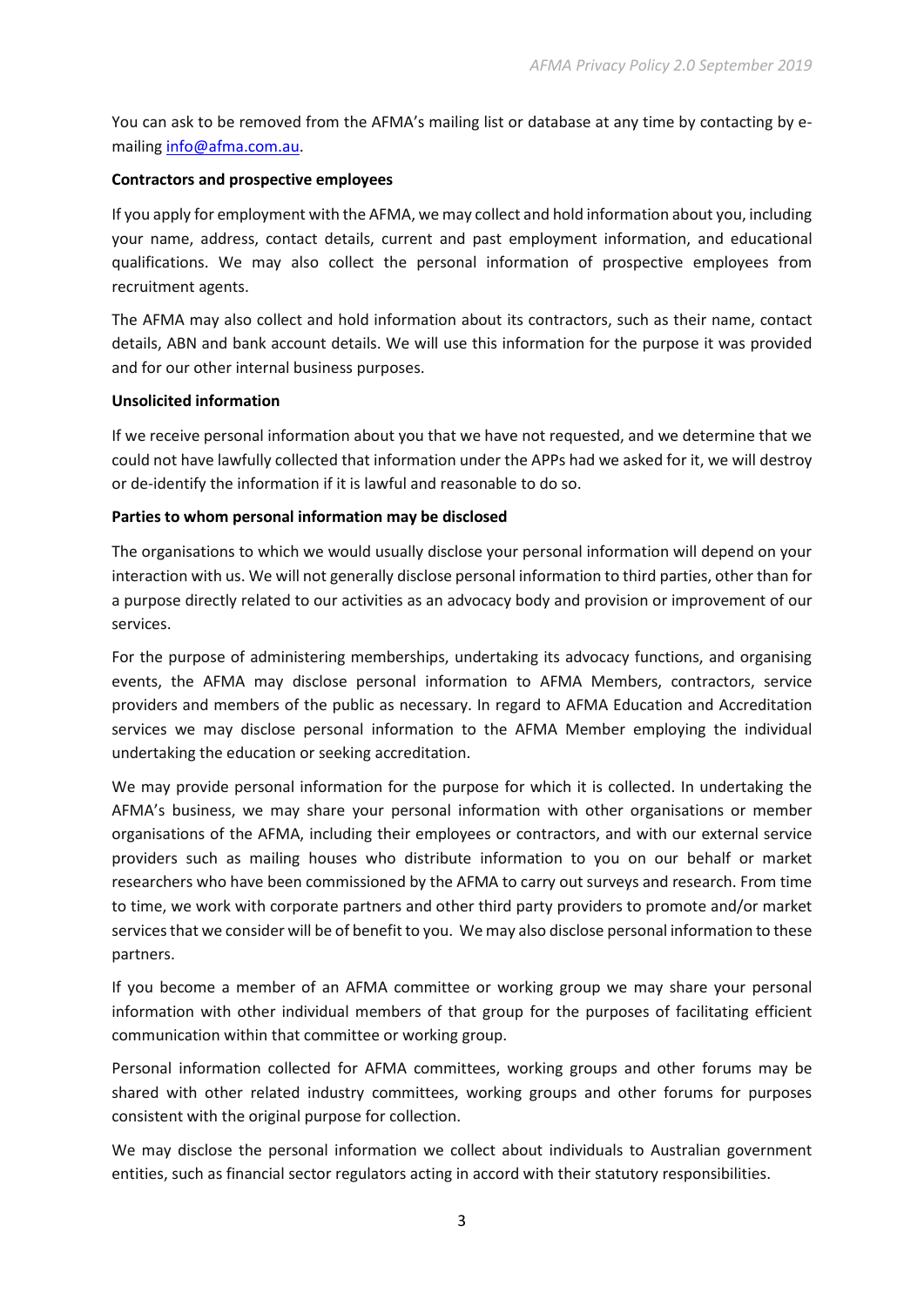# **Disclosure outside Australia**

It is possible that your personal information will be disclosed to employees and agents of AFMA Members that may be located overseas from time to time. For example, we may disclose any personal information to recipients outside Australia for the purpose for which it was collected such as the organisation of committee meetings and facilitating industry discussions, where participants are located in another country. While it is impracticable to specify the countries in which those employees and agents are located, you can contact us if you wish to find out more about the disclosure of your personal information in such circumstances.

# **Participants in AFMA activities**

If you are involved in AFMA activities your name and AFMA Member you represent information may be published on the AFMA website or in other AFMA publications.

# **Cookies**

The AFMA may collect information about your visit to its website through cookies to assist the AFMA to measure and improve its website. Examples of information that we may collect include: day and time of your visit, whether you visited our website previously, whether you used a search engine to find our website, and some geographical information about what country and state you are in. You can set your browser to reject cookies, or to notify you when you receive one in order to accept or reject such receipt in each instance.

# **Data quality**

The AFMA will make all reasonable efforts to ensure that the personal information it collects, uses and discloses is accurate, complete and up to date. However, the AFMA relies on you to advise of any changes or corrections to the information we hold about you. If you consider that the information the AFMA holds about you is not accurate, complete or up-to-date, or if your information has changed, please let us know as soon as possible.

# **Data security**

We have appropriate security measures in place to protect personal information from misuse or loss and from unauthorised access, modification or disclosure, which are subject to external assurance review.

# **Access and Correction**

You may request access to, or the correction of, your personal information held by the AFMA by contacting us. We may decline to provide you with access to your personal information, or to correct your personal information, where permitted under the Privacy Act.

If you notify the AFMA that personal information it holds is inaccurate, out-of-date, incomplete, irrelevant or misleading, the AFMA will take action to correct the information in accordance with the Privacy Act.